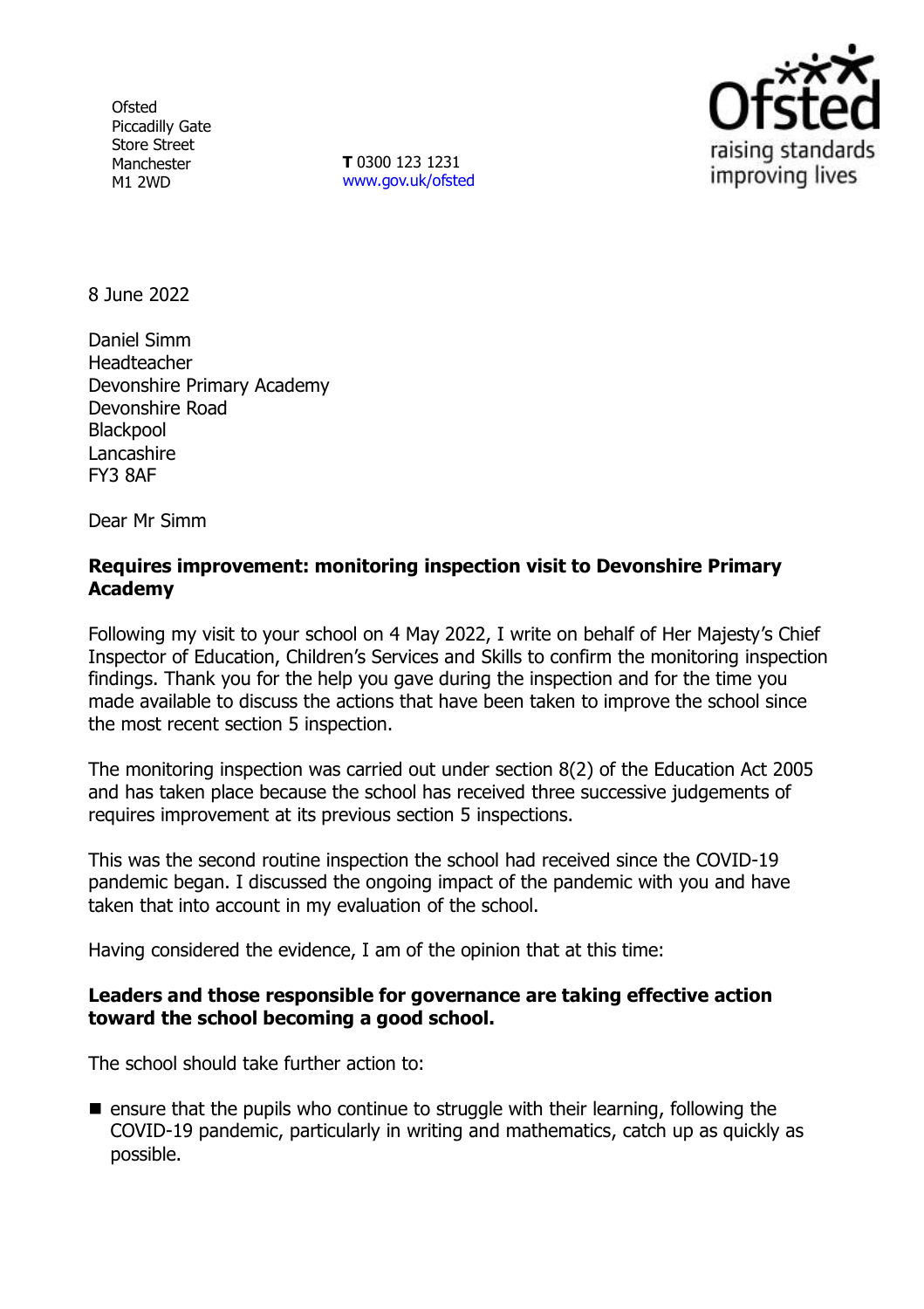

# **Context**

COVID-19 did not have a substantial impact on your plans for improvement, other than slight delays in implementing improvements to the mathematics and writing curriculums. However, you have found that many pupils have returned to school with significant gaps in their curriculum knowledge, skills and understanding. This is particularly evident in writing and mathematics.

Since the previous monitoring inspection in April 2021, you have enjoyed a period of stability in staffing among teachers, support staff and the leadership team.

### **Main findings**

You and other leaders have drawn up a suitable plan of action to address the areas for improvement that inspectors identified at the previous inspection. It demonstrates high expectations, is sufficiently detailed, and you regularly evaluate what you have achieved. There is clear evidence that this plan is helping to bring about the required changes to improve the quality of education for pupils.

You have wasted no time in tackling the areas in need of improvement identified at the time of the January 2020 inspection. You have successfully brought the staff team together and morale is high. There is a palpable 'buzz' among staff about how the improvements already made in school are making a positive difference to pupils' increased knowledge and understanding across the curriculum. Although COVID-19 has had a big impact on your school community, you have not let this hold you back from implementing your important school improvement plans.

The curriculum leader and subject leaders have benefited from a range of effective professional development that you and the trust have made available. Subject leaders are now enthusiastic and knowledgeable about their curriculum areas of responsibility. They have thought carefully about what they want pupils to learn. They have ensured that their curriculum subjects are well designed. The curriculums set out in detail the essential knowledge, skills and understanding that pupils will learn and when they will learn it. This is the case for all curriculum subjects.

You have set up a schedule for regular monitoring of the curriculum's effectiveness. You have ensured that subject leaders are given time to check the quality of education in their subjects. They all have the opportunity to look at pupils' books, visit lessons and gather the views of both pupils and staff in their subject. You have made sure that the information they gather is used effectively to identify where it is working well, where it needs adjusting and where there might be further training needs.

Through gathering pupils' views, it is clear that your pupils are really enjoying what they are learning. They are eager to talk about the new things they know. They are confident to use new vocabulary, such as 'mummification', and are beginning to make links between their new learning and what they already know, for example about the different religions and what they believe.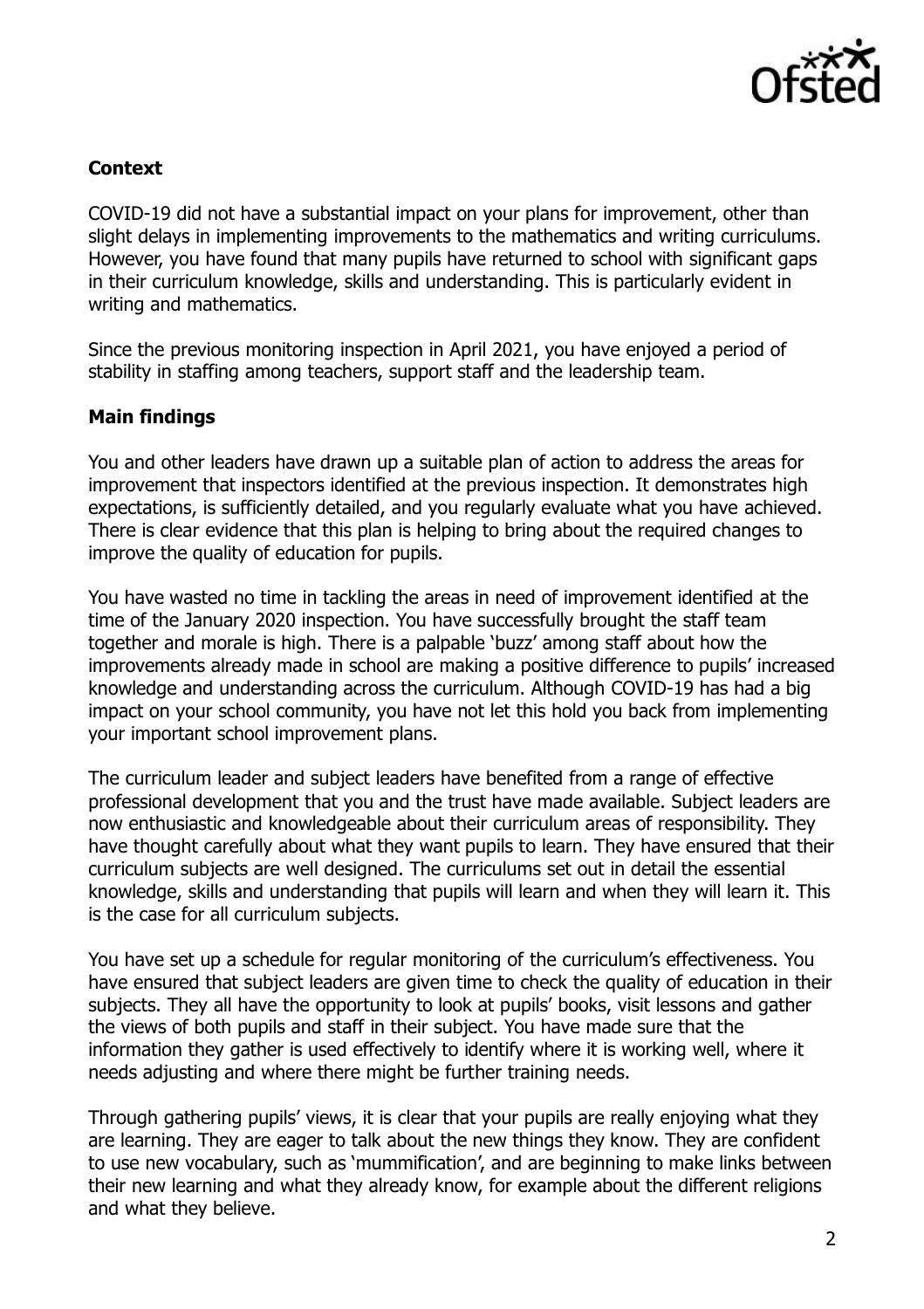

At the time of the previous inspection, a modern foreign language was not part of your curriculum offer. This has now been remedied. You have introduced a well-thought-out curriculum for pupils to learn French across both key stage 2 and key stage 1. This subject has been designed and implemented with the same level of clarity and precision as other subjects across the curriculum.

Reading continues to be a priority for the school. Your approach to early reading and phonics in early years and key stage 1 is increasingly successful. You have a wellestablished, systematic approach to teaching phonics from Nursery through to Year 2. This is contributing to improving pupils' knowledge and fluency in reading as they move into key stage 2. Your programme to build on key stage 2 pupils' confidence in reading as well as comprehension and vocabulary is having a positive impact on their learning. Pupils talk with eagerness about the books they read and are confident to explain the content.

You have implemented a new mathematics curriculum and a new approach to teaching the subject. This has been effective to date, although it is still being embedded. You have found that this mathematics curriculum is much more attuned to the way your pupils learn. It is much clearer to teachers in terms of precisely what pupils need to learn and in what order. You ensure that there are strategies in place to help pupils remember what they have been taught. You also provide them with more opportunities to explain their learning and to practise their reasoning and problem-solving skills. Teachers are more confident in the subject because of the training they have been offered.

You have also recently implemented a new progressive and sequential approach to the writing curriculum. This has been introduced from the Nursery class to Year 6. When looking in pupils' books, I saw that this was already having a positive impact on pupils' ability to consider the features of different types of writing and to use these to practise, develop and create their own writing.

You told me that although their reading development was not particularly affected by their time out of school due to COVID-19, pupils have a number of gaps in their learning in both mathematics and writing. Teachers are keeping a very close eye on this and have put a number of interventions and strategies in place. However, there is still much more for these pupils to catch up on.

The previous inspection was critical of the way in which the multi-academy trust and governing body had supported the school. This was due to trustees being very busy establishing the newly formed trust. There have been significant improvements in this regard. The trust is now well established. You benefit from the comprehensive and robust systems that have been put in place to support, challenge and hold governors and school leaders account. Governors and trustees are also now confident to hold you and your leaders more effectively to account. Evidence from discussions with the chief executive officer (CEO) and the chair of the governing body, and from minutes of meetings show that they ask you searching questions. These are about a range of issues, including how well the curriculum is developing and pupils are learning. The governance of the school is clear about the school's priorities and has ensured prompt, pertinent actions to bring about the improvements that have taken place to date.